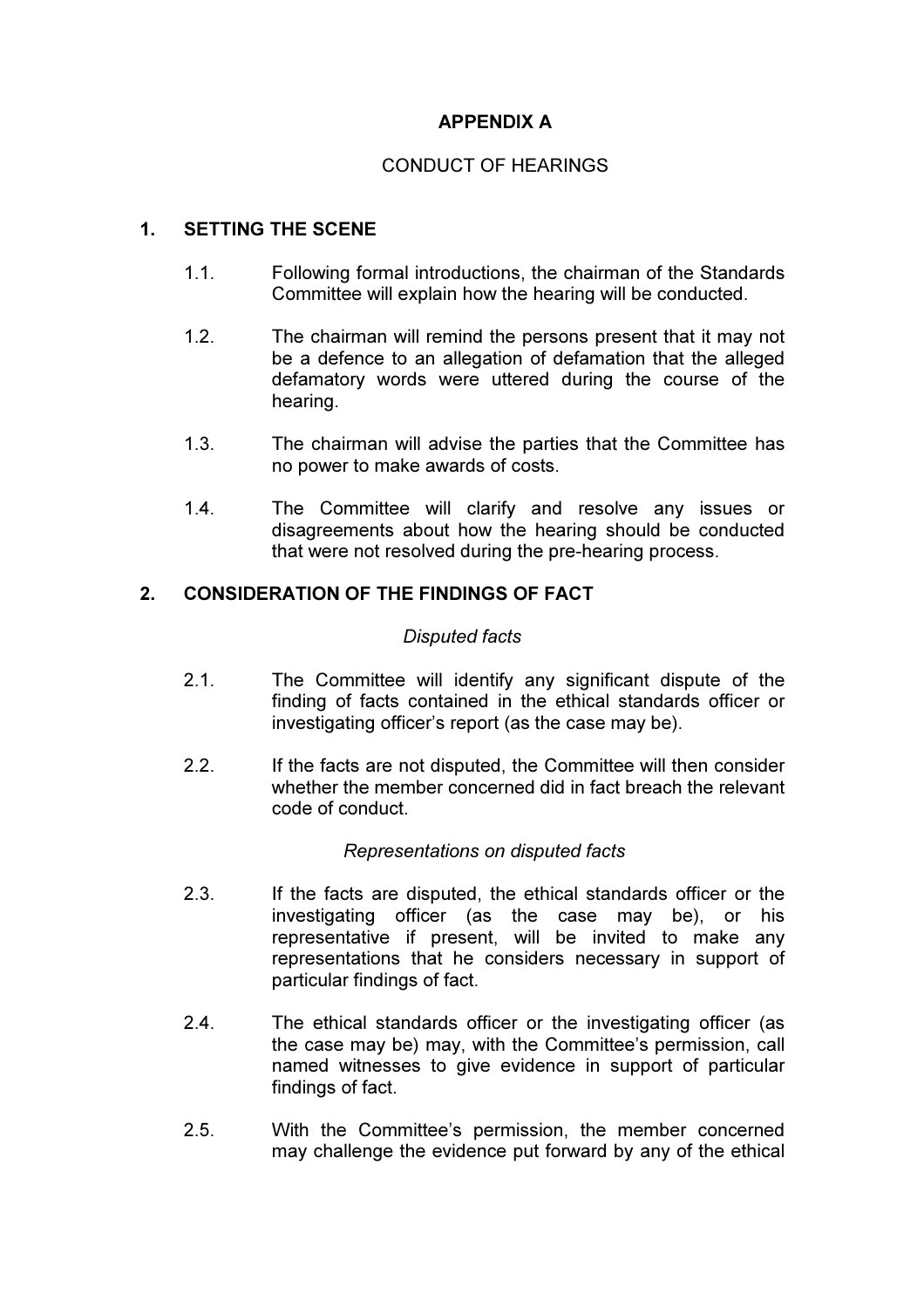standards officer or investigating officer's (as the case may be) witnesses.

- 2.6. The member concerned will then be invited to make representations to support his version of the facts and, with the Committee's permission, call named witnesses to give supporting evidence.
- 2.7. With the Committee's permission, the ethical standards officer or the investigating officer (as the case may be) may challenge the evidence put forward by any of the witnesses of the member concerned.
- 2.8. The members of the Committee may question at any time witnesses called to give evidence on behalf of the member concerned or the ethical standards officer or investigating officer (as the case may be) or his representative.

### Disputed facts of which prior notice has not been given

2.9. If the member concerned wishes to dispute a finding of fact of which he has not given prior notice (in accordance with paragraph 8), he must satisfy the Committee that there was a good reason for having failed to give such notice that the particular finding of fact is a disputed fact.

> The member concerned will not be permitted to dispute findings of fact at the hearing of which he has not given prior notice unless there are good reasons for failing to do so, such as new evidence coming to light.

- $2.10$  If  $-$ 
	- the member concerned disputes a particular finding of fact of which he has not given prior notice, and
	- the ethical standards officer or the investigating officer (as the case may be) or his representative is not present at the hearing,

the Committee will consider whether it would be in the public interest to continue in the officer's absence or adjourn the hearing to another date.

- 2.11. If the Committee decides to continue with the hearing, it may –
	- allow the member concerned to make representations on the disputed finding of fact and the ethical standards officer or investigating officer (as the case may be) or his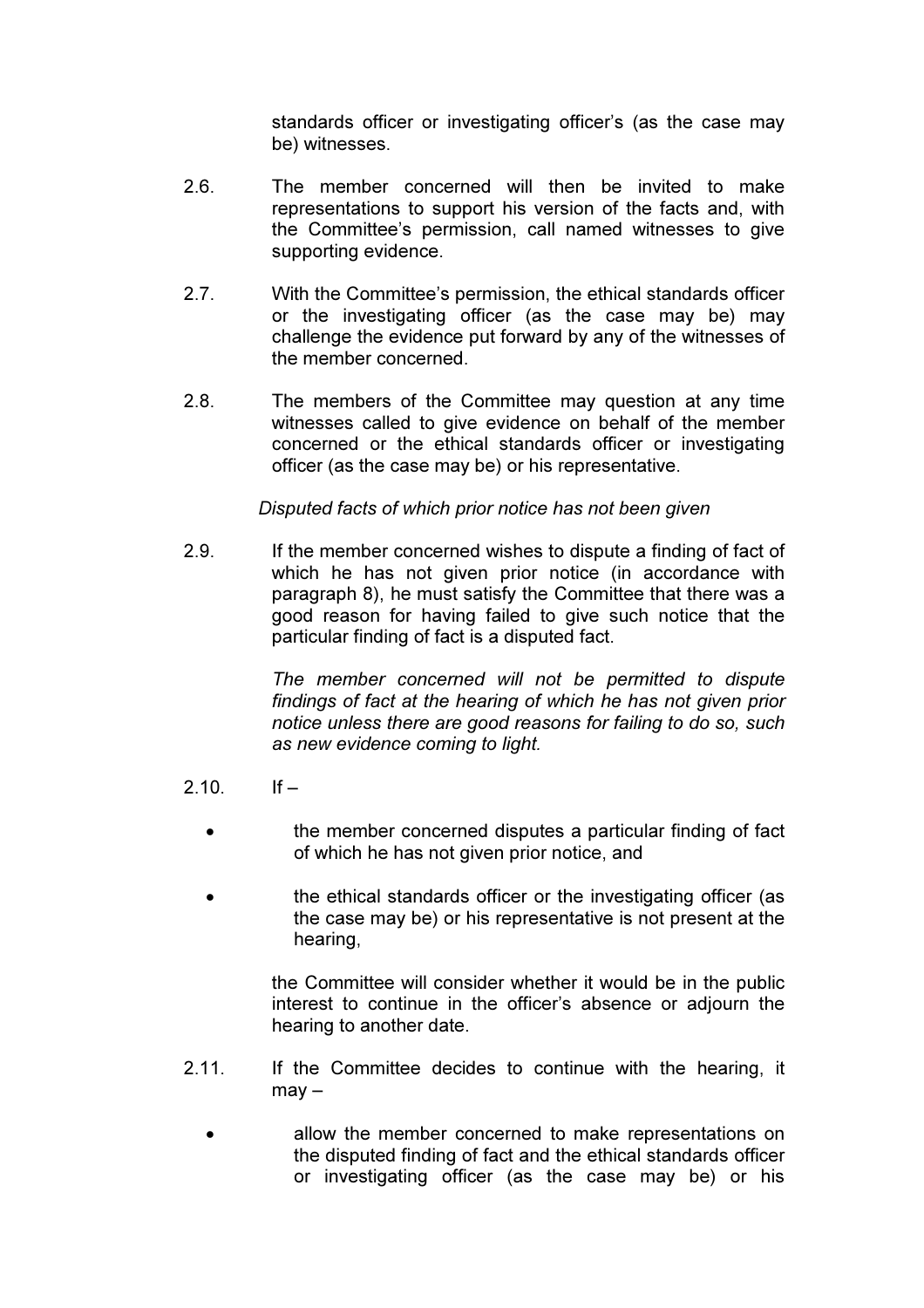representative if present to make representations in reply; or

• consider the representations made by the member concerned on the disputed finding of fact in the ethical standards officer or the investigating officer (as the case may be) or his representative's absence, then decide to adjourn the hearing in order for named witnesses or the officer concerned or his representative to be given the opportunity to attend and make representations in reply.

# 3. FINDINGS ON DISPUTED FACTS, ETC.

- 3.1. On the conclusion of the representations (if any) made by or on behalf of both the member concerned and the ethical standards officer or the investigating officer (as the case may be), the Committee –
	- will make findings on the disputed facts; and
	- determine, on the basis of those findings, whether a *prima* facie case has been made that the member concerned has breached the relevant code of conduct ("a case to answer").
- 3.2. If the Committee has determined that the member concerned has a case to answer –
	- the member concerned will be invited to make representations as to why the Committee should determine that he has not breached the relevant code of conduct;
	- the ethical standards officer or the investigating officer (as the case may be) or his representative will be invited to make oral or written representations as to why the Committee should determine that the member concerned has breached the relevant code of conduct; then
	- the member concerned will be invited to make final representations in the light of the representations made by the officer concerned under the preceding sub-paragraph.
- 3.3. On the conclusion of the representations, the Committee will retire to deliberate upon the evidence and representations, but may reconvene at any stage to ask additional questions of the member concerned or the ethical standards officer or investigating officer (as the case may be) or his representative.

## 4. STANDARD COMMITTEE'S DETERMINATIONS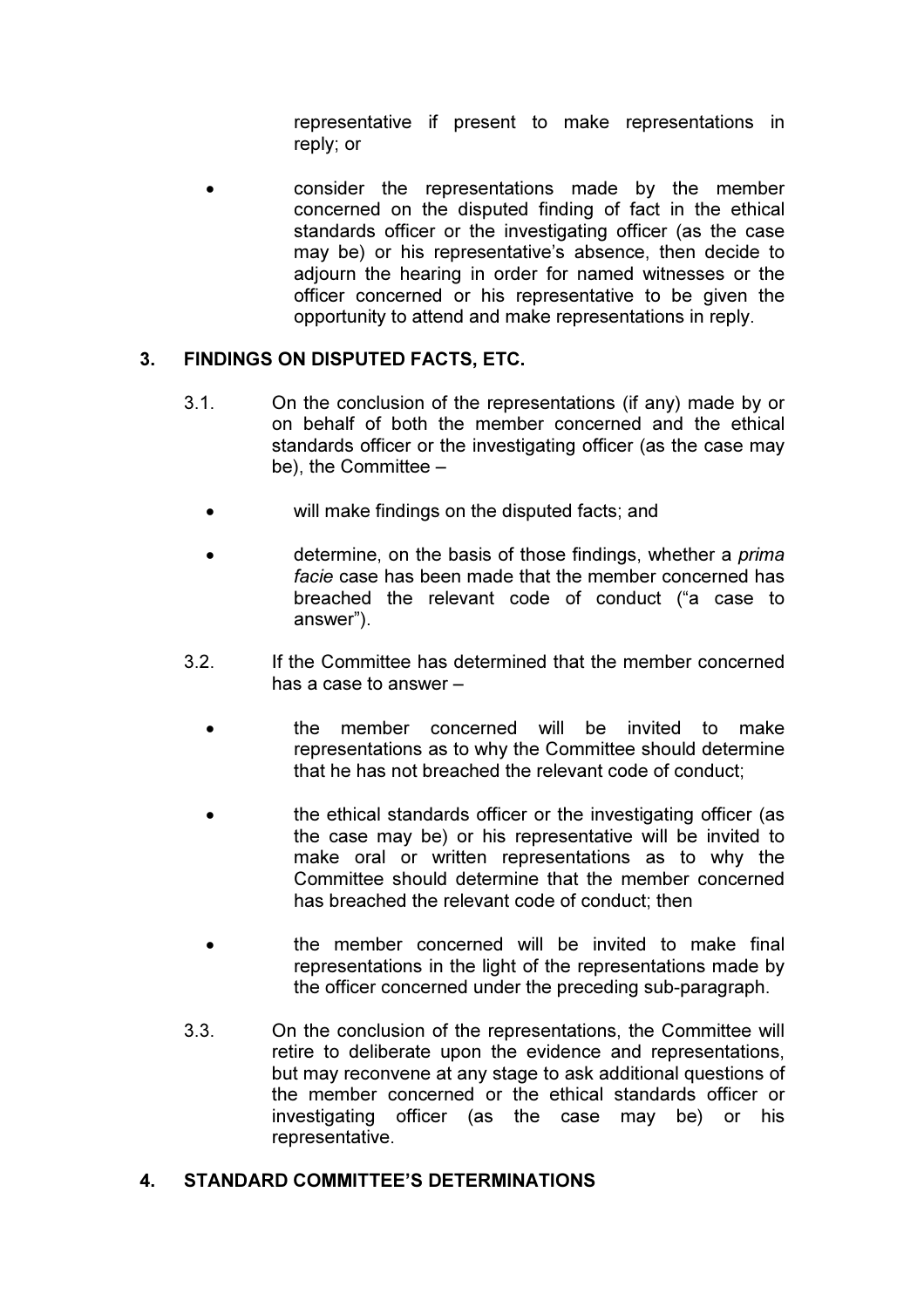- 4.1. If the Committee decide that the member concerned has not breached the relevant code of conduct, the Committee will –
	- make a finding of no failure; and
	- consider whether it should make any recommendations to the Council or parish council concerned with a view to promoting high standards of conduct among members.
- 4.2. If the Committee decides that the member concerned has failed to comply with the relevant code of conduct it will either –
	- make a finding of failure but no action needs to be taken; or
	- make a finding of failure and that a sanction should be imposed.
- 4.3. In the case of a finding of failure but no action needs to be taken, the Committee will consider whether it should make any recommendations to the Council or parish council concerned with a view to promoting high standards of conduct among members.
- 4.4. In the case of a finding of failure and that a sanction should be imposed, the Committee will decide which of the sanctions, or combination of sanctions, in paragraph 10.2 of this Manual it is minded to impose.
- 4.5. Following the decision to impose a sanction (or combination of sanctions) the Committee will reconvene and invite the member concerned and the ethical standards officer or the investigating officer (as the case may be) or his representative to make oral or written representations on the proposed sanction (or combination of sanctions).

### 5. THE DECISION

- 5.1. The Committee's decision will be announced at the conclusion of the hearing and a written summary handed to the member concerned and the ethical standards officer or the investigating officer (as the case may be).
- 5.2. As soon as reasonably practicable following the conclusion of the meeting, and in any event not later than 2 weeks thereafter, the Committee will issue a full written decision.
- 5.3. The full written decision will contain details of –